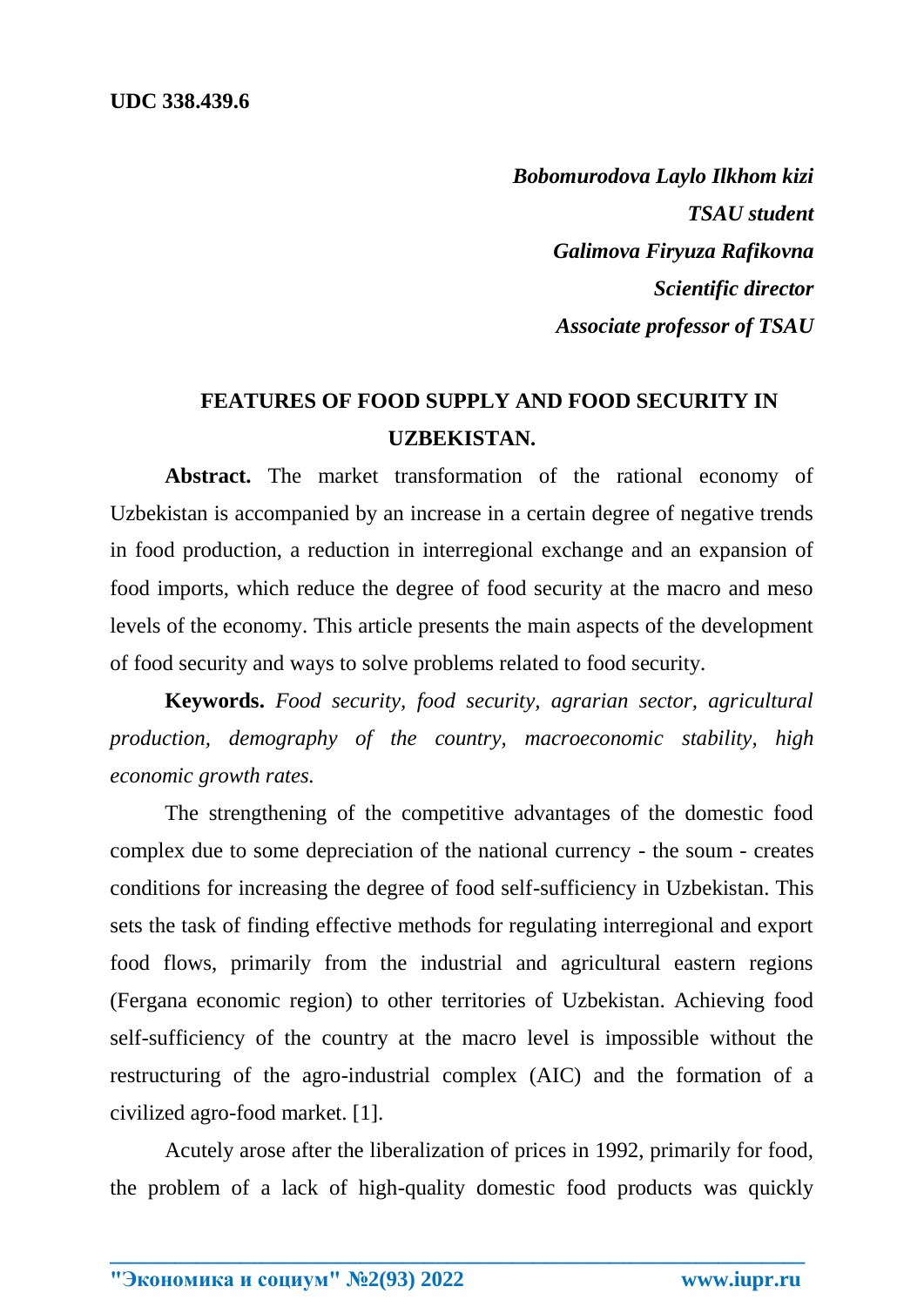resolved by aggressive food imports, which until 2000 accounted for more than a third of the food consumed by the population of Uzbekistan, and in the megacities of Tashkent and Samarkand - up to 60 %. In the course of the ongoing reforms, the situation in the agricultural sector has improved significantly, however, many institutional changes have remained incomplete, due to a number of social and political restrictions that contribute to a new increase in imports, including food: with GDP growth in 2007. By 9.5%, exports grew by only 40.7%, while imports increased by 8.5%. [2]. In 2006, there was a significant decline in exports. The reverse effect of the import-oriented food policy on the domestic agricultural producers who remained face to face with the market, who had lost the competitive advantage of massive state support in the planned economy, negatively manifested itself in the destruction of domestic animal husbandry, poultry farming, and a decrease in agricultural production in general. Because of this, the formation of a market economy in the country with its focus on increasing the degree of openness has sharply raised the issue of maintaining the country's food security by the state, the main lever of which is food self-sufficiency.

Protecting the domestic market and equalizing the conditions of production are inevitable components of the economic policy of any state. The agri-food sector has traditionally been a high-level protection zone. The governments of industrialized countries attach paramount importance to ensuring the food security of the state on the basis of achieving self-sufficiency in the widest possible range of food products. Each state determines the permissible amount of import dependence in relation to food, based on the volume of foreign exchange resources and the extent of the unsatisfied effective demand of the population for food. Only after the introduction of a floating exchange rate in 2004 did the situation in the agri-food sector begin to change for the better [1].

At present, it is becoming more and more obvious that the solution of the problems accumulated in agriculture by the methods of liberalization of agri-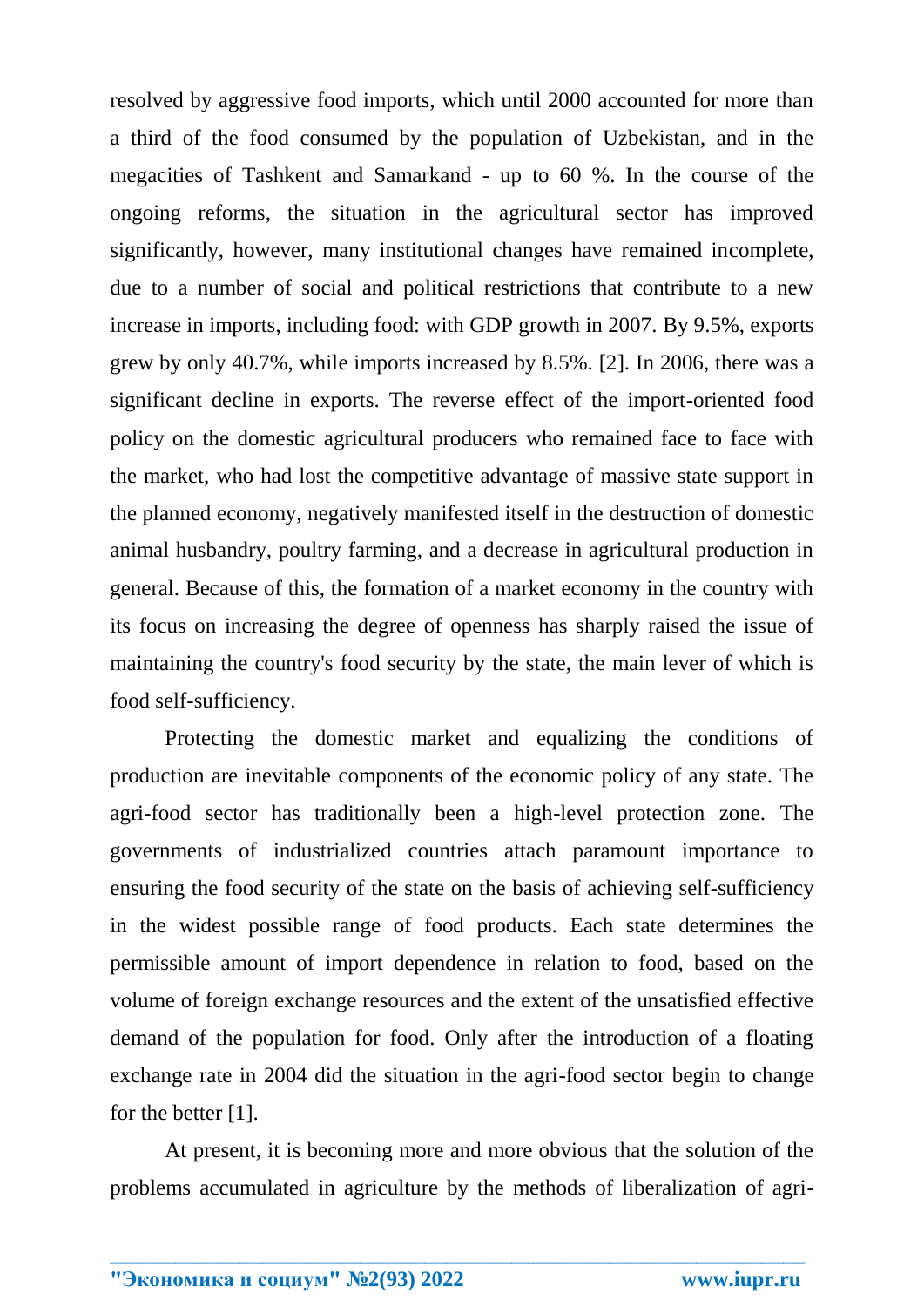food markets without fundamental structural changes in the direction of achieving food self-sufficiency does not allow increasing the level of food security of the country and its regions. This was confirmed by the results of 2007, so, according to the State Statistics Committee of the Republic, [68], - in all categories of farms, 6771.8 thousand tons of grain were threshed in the initial recorded weight, including 6325.9 thousand tons of grain crops, of which 6197.4 thousand tons of wheat. State purchases of grain crops amounted to 2426.2 thousand tons, including 2385.7 thousand tons of wheat; 1188.1 thousand tons of potatoes were dug up (an increase of 16.4 percent), vegetables were harvested - 4669.9 thousand tons (by 8.8 percent), melons - 840.0 thousand tons (by 12.9 percent) , fruits and berries - 1269.1 thousand tons (by 7.3 percent), grapes - 880.3 thousand tons (by 9.6 percent) www.stat. uz Results of social and economic development of the Republic of Uzbekistan in 2007. . Taking into account population growth (in 2007, about 1.5% compared to 2006) and its growing needs, it raises the question of ensuring the economic security of domestic agriculture [3, 4].

Obviously, the solution to the problem of food security begins at the mesolevel of the national economy, where it manifests itself in the level of food security of the region's population. Because of this, there is a need to implement the principles of a systematic approach to developing a mechanism for ensuring food security based on maintaining the self-sufficiency of the country in food and the security of the population of its regions. In this regard, the theoretical understanding of the transformation of the agrarian sector and the development of a concept for reforming the regional agrarian policy based on a comprehensive assessment of indicators of food security and security, and for industrial-agrarian and agrarian regions - self-sufficiency is of particular relevance. In addition, the issue of using customs and tariff regulation of food flows from abroad becomes relevant.

In recent years, the country has been actively implementing agricultural reforms aimed at diversifying production, improving land and water relations,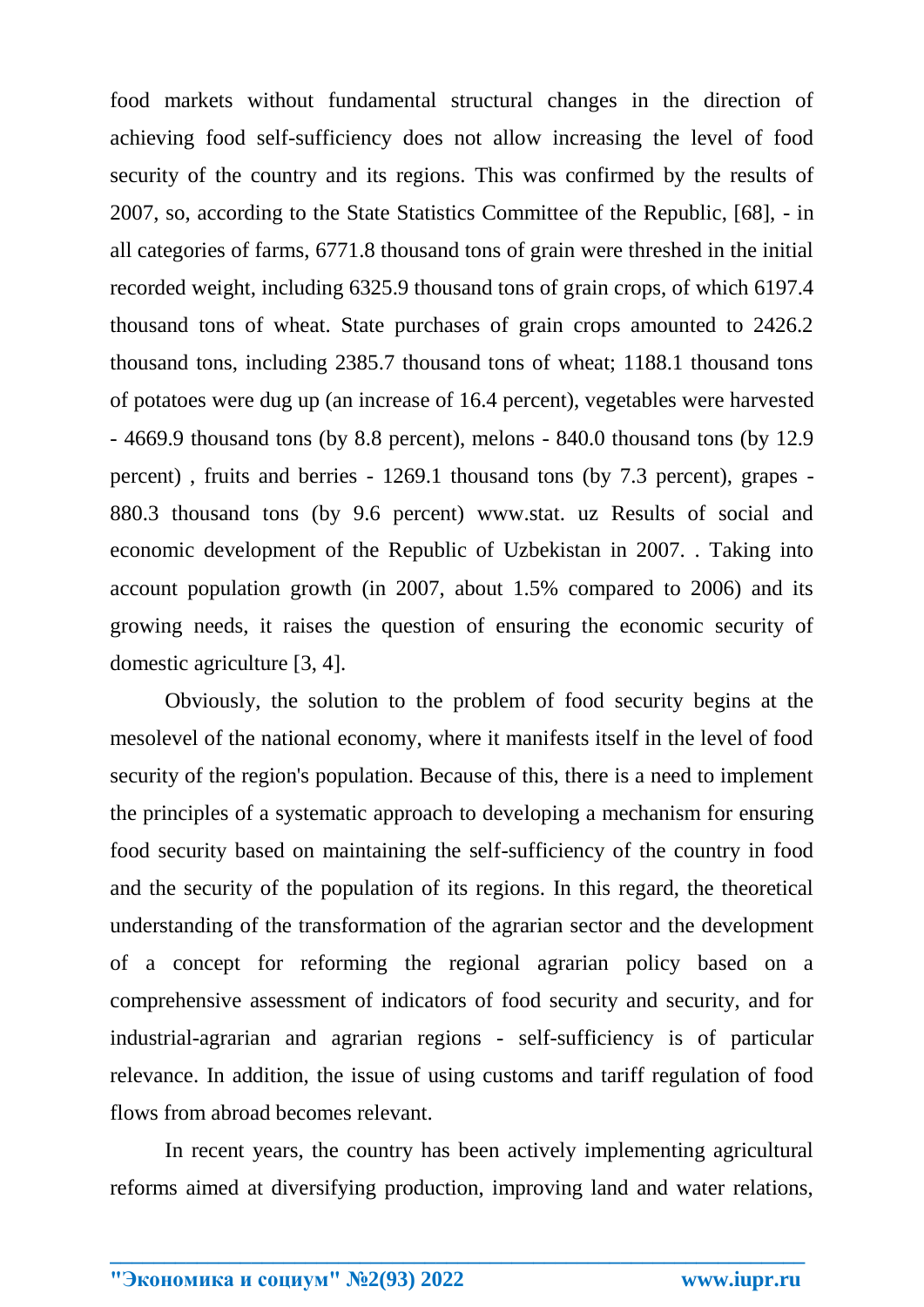creating favorable conditions for agribusiness and high value-added production chains. These reforms are also aimed at supporting the development of cooperation, the widespread introduction of market mechanisms, information and communication technologies, as well as the effective use of scientific achievements and increasing the potential of human resources. The "Strategy for the Development of Agriculture of the Republic of Uzbekistan for 2020-2030" was approved, the main directions of which generally correspond to the goal of sustainable development. The main goal of this Strategy is to fundamentally improve the state policy aimed at deepening the ongoing reforms aimed at increasing the competitiveness of the agri-food sector, and covers the following strategic priorities: - ensuring food security of the population;

- creation of a favorable agribusiness climate and value chains;  $\Box$ reducing the role of the state in the management of the sphere and increasing investment attractiveness;

- ensuring the rational use of natural resources and environmental protection;

- development of modern public administration systems;

- gradual diversification of public spending in support of the sector;

- development of science, education, systems of information and consulting services in agriculture;

-rural development;

- development of a transparent system of sectoral statistics. It is envisaged to achieve the following indicators in the development of the agricultural sector of the Republic of Uzbekistan until 2030 by implementing the tasks outlined in the Strategy:

- creation of a transparent system for the allocation and withdrawal of land, prevention of corruption and other forms of subjective attitude, creation of a system that guarantees the rights of land users;

- achieving a sharp reduction in cases of illegal allocation and irrational use of land;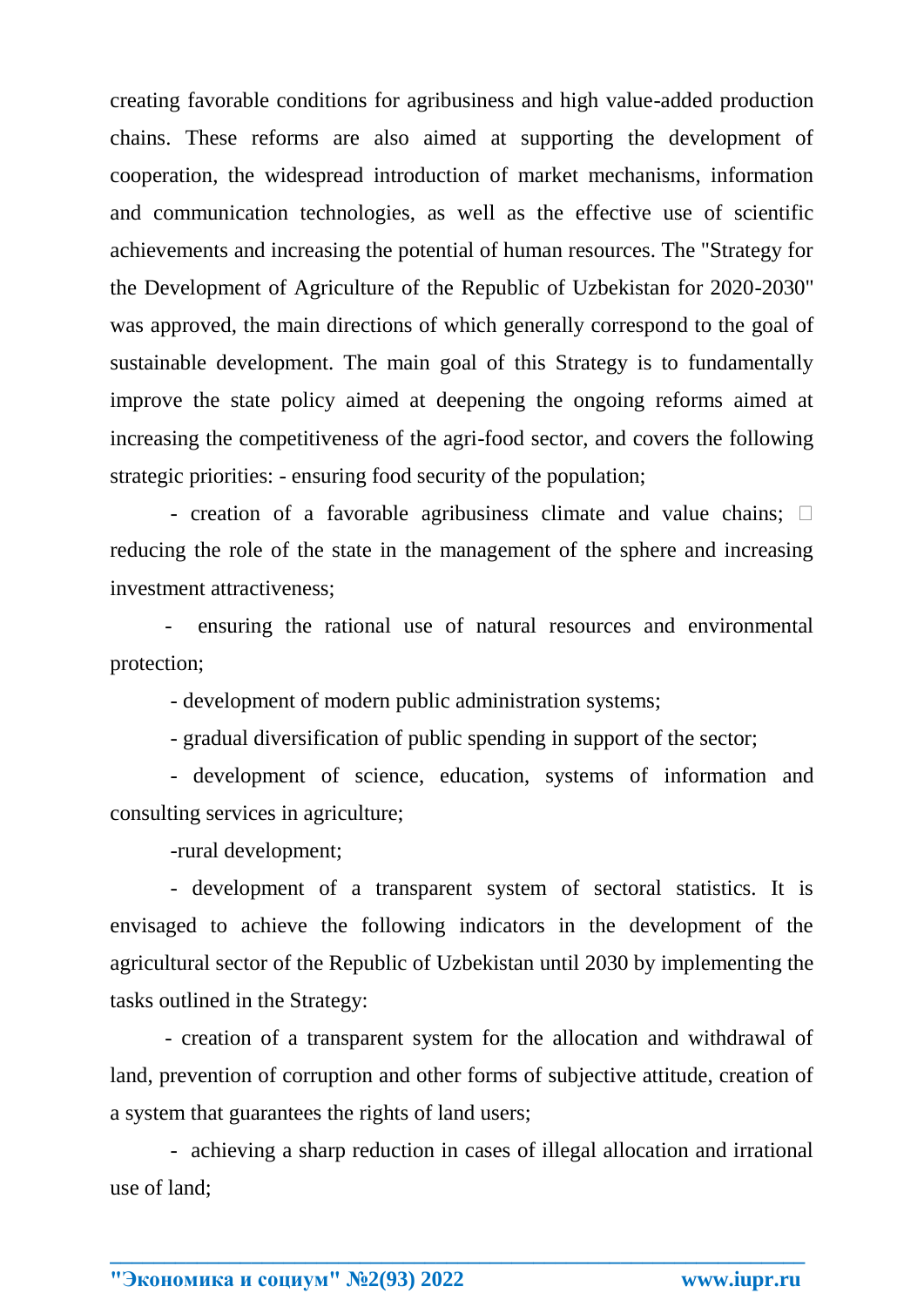- increasing the efficiency of the use of 1.1 million hectares of agricultural land, including: 298.6 thousand hectares due to the introduction of irrigated lands not used in agriculture; 155.1 thousand hectares through the use of groundwater; 50.0 thousand hectares at the expense of other water sources; 535.6 thousand hectares due to the placement on rainfed, pastures and other lands of crops that do not require water; 72.5 thousand hectares due to the introduction of forest land into use;

- increase in the total area of land irrigated using water-saving technologies in the regions of the republic and improvement of assistance mechanisms that promote the introduction of these systems;  $\Box$  gradual abolition of state participation in the production of raw cotton and cereals;

- free placement by producers of highly productive crops based on the type of land;

- support for small agricultural producers and creation of conditions for the rational use of land;

- growth of average labor productivity in agriculture by 1.7 times;

- creation of additional capacities for processing agricultural products for 3.4 million tons;

- increase in the indicator of processed products up to 30% (increase in exports up to \$20 billion by 2030);

- reduction in the proportion of the population experiencing food insecurity from 6.3% to 0%.

- increase in the average yield of cereals from 43c/ha in 2018 up to 75c/ha in 2030;

- increase in the average cow's milk yield from 2320 kg per cow to 3500 kg. By 2030, the goal is to ensure a balanced and high-quality diet in the required volumes with access for all segments of the population, especially socially vulnerable segments of the population, including infants, year-round access to vital and safe food. In recent years, Uzbekistan has taken effective measures to ensure food security, including in 2018 a draft law "On Food